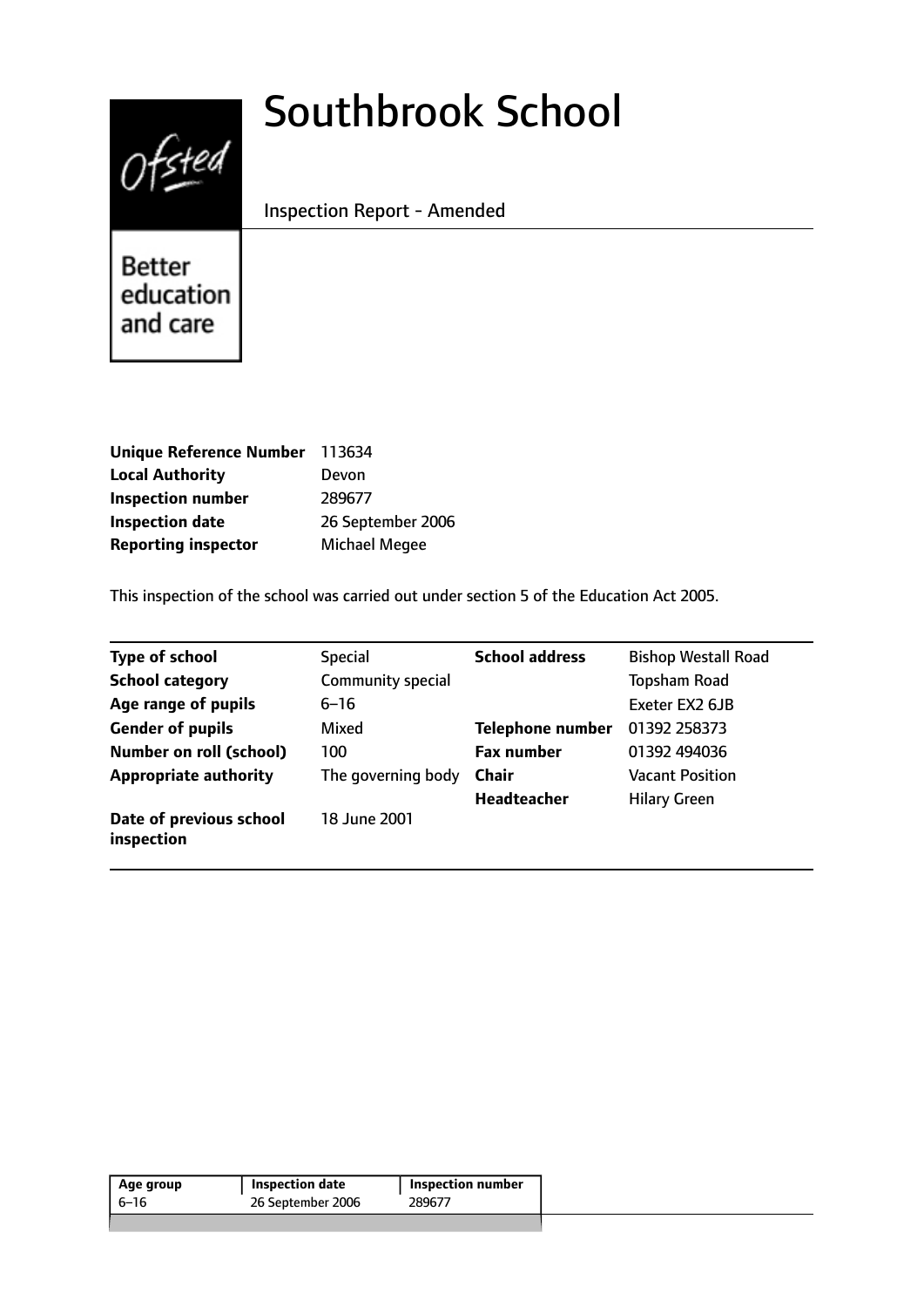# **Amended Report Addendum**

Report updated to resolve formatting inconsistency

© Crown copyright 2006

Website: www.ofsted.gov.uk

This document may be reproduced in whole or in part for non-commercial educational purposes, provided that the information quoted is reproduced without adaptation and the source and date of publication are stated.

Further copies of this report are obtainable from the school. Under the Education Act 2005, the school must provide a copy of this report free of charge to certain categories of people. A charge not exceeding the full cost of reproduction may be made for any other copies supplied.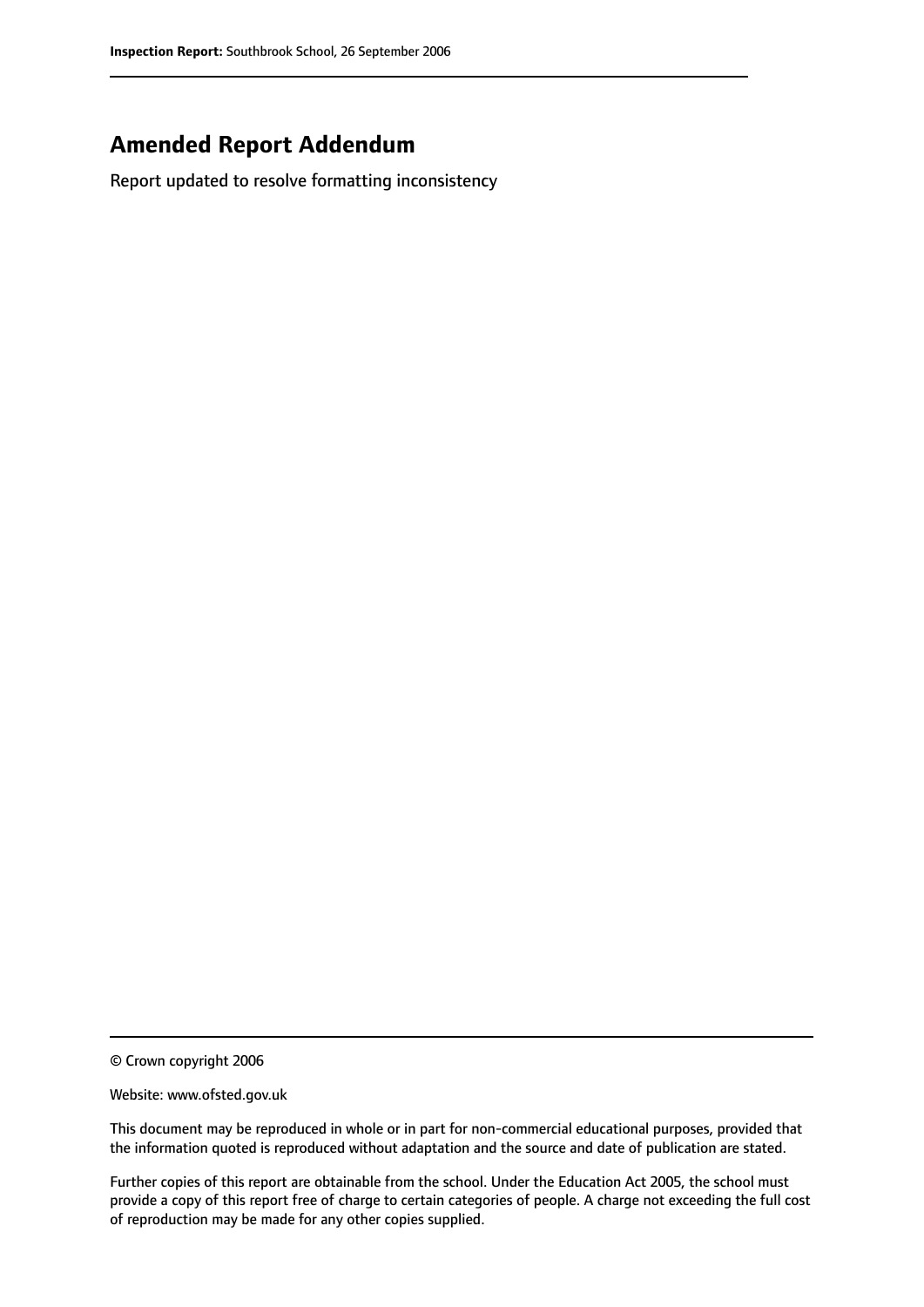# **Introduction**

The inspection was carried out by one Additional Inspector.

# **Description of the school**

Southbrook School provides for pupils with communication and learning difficulties within the city of Exeter and the surrounding area. Half the pupils have moderate learning difficulties, one third have autism, and the rest have either severe learning difficulties or social, emotional and behavioural difficulties. The proportion of pupils with autism has increased rapidly over the last few years. The boys outnumber the girls by three to one. Pupils start at the school with exceptionally low standards when compared with the national average.

#### **Key for inspection grades**

| Grade 1 | Outstanding  |
|---------|--------------|
| Grade 2 | Good         |
| Grade 3 | Satisfactory |
| Grade 4 | Inadequate   |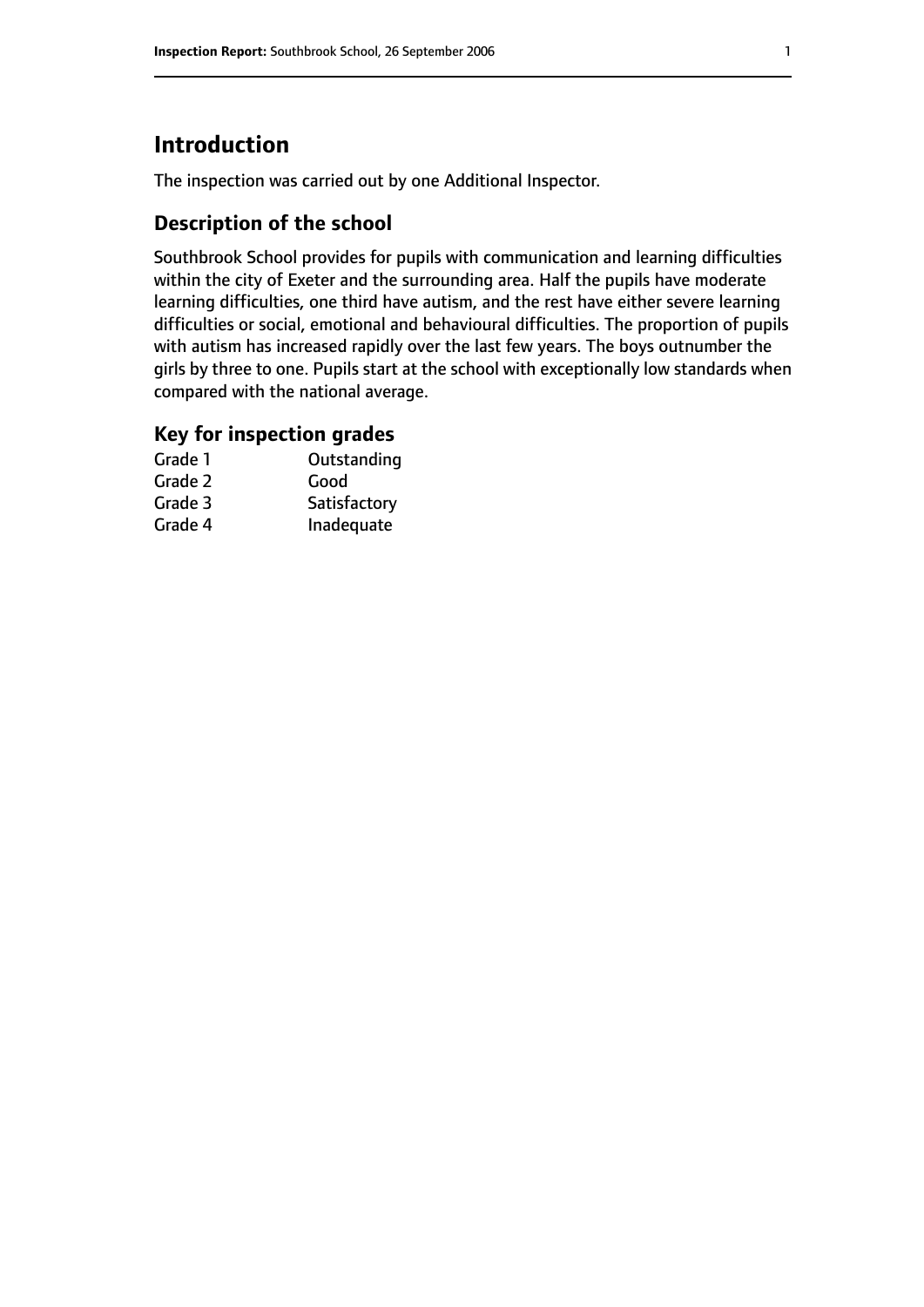# **Overall effectiveness of the school**

#### **Grade: 2**

'We feel our child is very well provided for at Southbrook,' said one parent. The inspection confirms that this is a good school with some outstanding features.

Pupils take great pleasure in school, and attend well. Although the standards they reach are very low compared to the national average, they achieve well in relation to their starting points and capabilities. This is because of the excellent personal support and good teaching that the school provides. The school is admitting a rapidly increasing number of pupils with autism, and it is struggling slightly to modify its provision to match and take account of all these pupils' needs, with limited resources. As a consequence, the progress for some pupils in this group is satisfactory but slower than that of other pupils. In many areas, the school has made considerable improvements in the last few years. For example, the accommodation has been significantly enhanced with the provision of specialist rooms for all subjects. The headteacher and senior managers share a very clear vision for the school and have successfully brought all staff, governors and parents together as a team to take the school forward. Hence they have good capacity to improve still further.

Pupils talk enthusiastically about the good range of subjects and activities available for them and say that they especially like more practical subjects such as design and technology, physical education and information and communication technology (ICT). There are opportunities for pupils to be included in mainstream programmes in Years 10 and 11. However, there are not enough opportunities for younger pupils, and this may restrict their progress. Many of the pupils say that they would like these opportunities to be available. Parents value the broad range of opportunities and are pleased that their children are doing 'real high school subjects'. Pupils really enjoy the educational visits, especially the residential ones.

Teachers ensure that activities are customised to meet the needs of each pupil. The school has a very well-structured way of recording and analysing the progress which pupils make. The pupils receive excellent care, guidance and support. The result of this is that pupils' personal development is outstanding. The pupils know they are secure in school and behave well. There is a little bullying but there are very good systems in place to deal with this to everyone's satisfaction. Pupils are very well aware of how to lead a healthy lifestyle, and they tuck into the nourishing but delicious cooked lunches with great enthusiasm.

Pupils participate very productively in the wider community and take on important responsibilities in school for helping and taking care of each other.

#### **What the school should do to improve further**

- Improve the provision so that all pupils with autism achieve as well as other pupils.
- Ensure that, where appropriate, pupils are given the opportunity to learn in a mainstream school.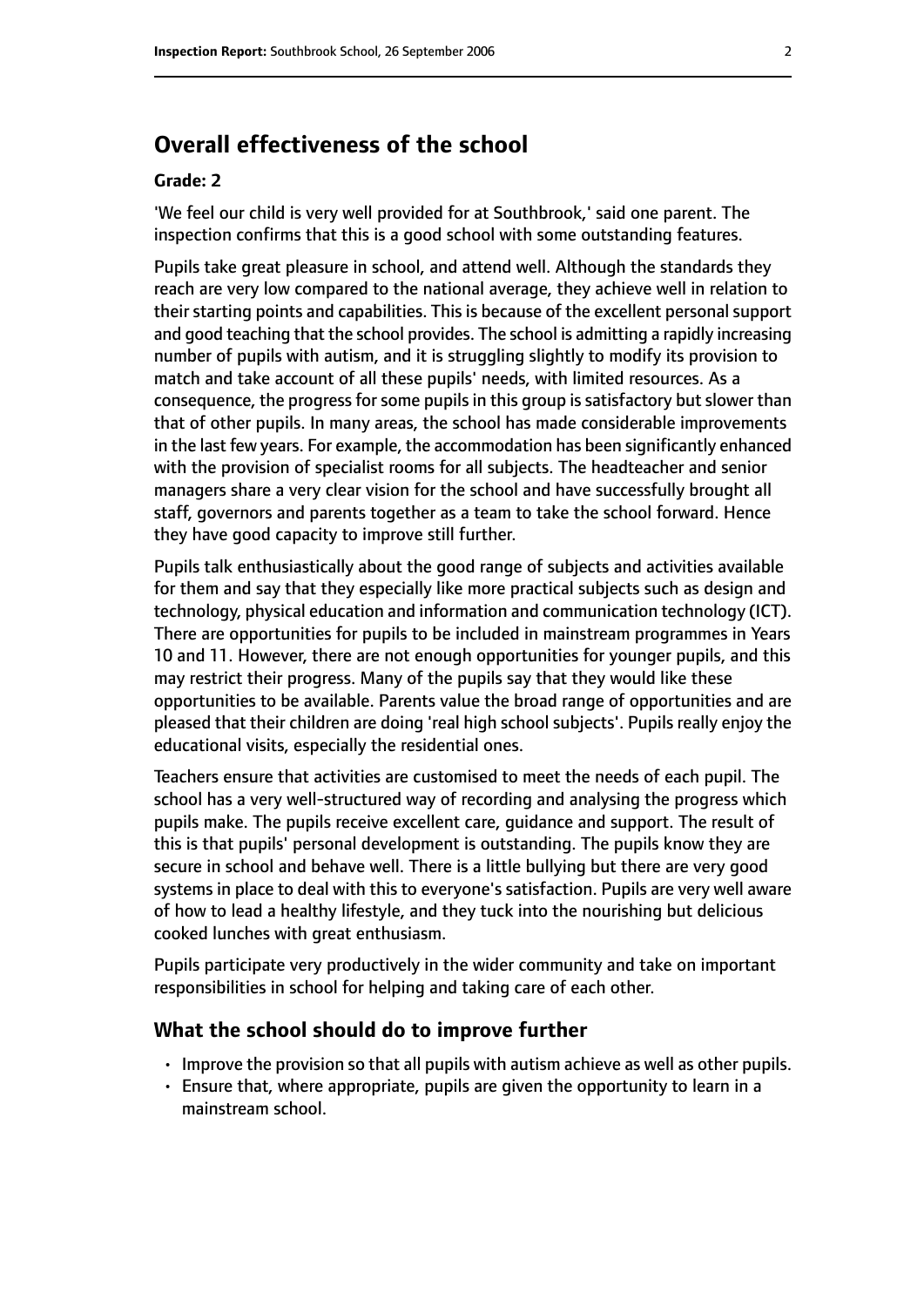# **Achievement and standards**

#### **Grade: 2**

When pupils arrive at the school, most have poor literacy skills and lack confidence. A few find it difficult to settle into lessons and can become upset or even aggressive, especially when put under pressure to achieve. The school provides excellent support and good teaching that help restore and maintain their confidence so that they achieve well and make good progress against the challenging academic targets which are set.

Achievement in examinations such as entry level certificates and GCSEs was very good this year. One parent said: 'In her previous school, my daughter was just kept "amused". I couldn't believe it when the teacher here mentioned her taking exams. We were delighted.'

Over recent years, the school has been admitting pupils with increasingly complex needs, particularly autism. The pupils of lower ability who also have autism make satisfactory rather than good progress. This is still a relatively new group for the school, and support to meet their needs is still developing.

# **Personal development and well-being**

#### **Grade: 1**

Pupils' spiritual, moral, social and cultural development is outstanding. Pupils show great care and concern for each other. Behaviour is good, although a few pupils, especially those new to the school, may get very upset. Pupils make an excellent contribution to the local community and within the school. An example of this is the successful new peer-mentoring system through which older pupils listen to, and support, younger pupils. Pupils encounter an exciting range of cultural experiences. For example, there are residential experiences in France, visits from a Japanese ceramic artist, and fundraising to buy a cow in Africa. Pupils gain a good range of skills to prepare them for their future lives, particularly through work experience and college links.

# **Quality of provision**

#### **Teaching and learning**

#### **Grade: 2**

Staff know the pupils well and there are really good relationships between adults and pupils in classrooms. Teachers' planning is good and ensures that they build on pupils' previous knowledge and understanding. There is very effective use of interactive whiteboards to assist learning. Lesson objectives are clearly set out for the pupils at the beginning of lessons so they understand what they will have to do. Occasionally, pupils are given undemanding tasks such as colouring in worksheets. In a few lessons, teachers do not manage immature behaviour as effectively as they could.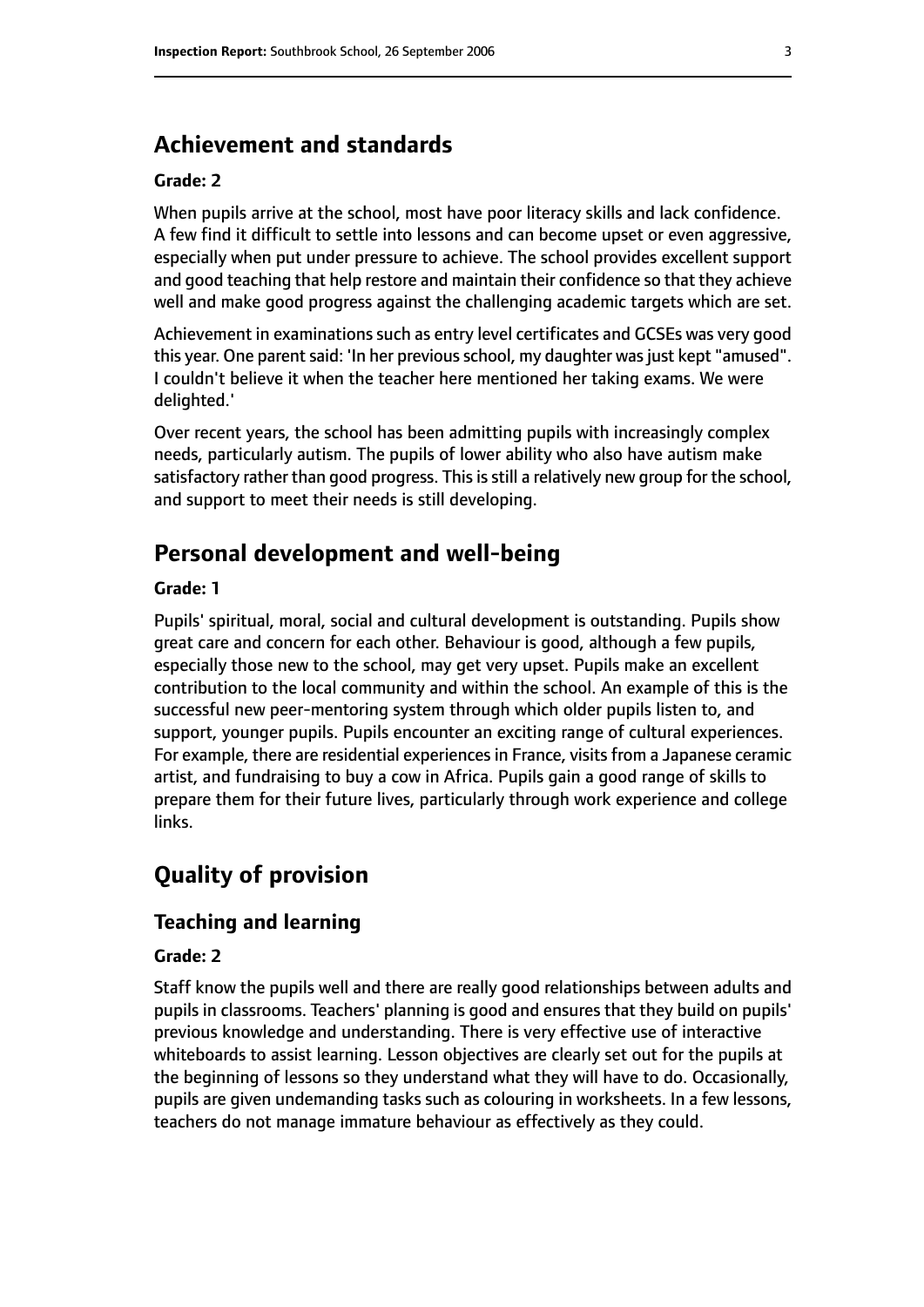#### **Curriculum and other activities**

#### **Grade: 2**

The curriculum is good, and is enriched by a good range of clubs such as a circus skills, football and weekly youth club. Music and art are given a suitably high priority. Pupils speak about the interesting activities that they enjoy and about the wide range of out-of-school activities, especially the residential experiences, which include sailing weeks, visits to London, activity weeks and Ten Tors. A good variety of visits and visitors adds to pupils' experiences.

The school provides good opportunities for groups of its pupils to interact with mainstream groups, especially through sporting links such as golf, cricket and football. However, it does not provide sufficient opportunities for individual pupils to attend lessons in a mainstream school. The curriculum is adapted to meet the needs of most of its pupils, but has yet to provide a completely suitable curriculum for pupils with autism, especially those with lower ability.

#### **Care, guidance and support**

#### **Grade: 1**

All staff have pupils' welfare very much at heart and this is the reason why the quality of care, guidance and support is so good. The very good induction procedures ensure that close relationships with parents are established immediately on referral, and this partnership is a great help in promoting pupils' welfare and care. 'It's so nice, when you ring up with a problem, for the school to say "We'll work on that together"', said one parent. The school has a very thorough approach to child protection, security checks on staff, health and safety procedures and risk assessments. This means that pupils feel safe and secure at all times. Pupils report that they feel very well looked after and know what to do if they have concerns or worries. Pupils help to set their own challenging targets alongside teachers and are given regular accurate feedback on how to improve their work.

#### **Leadership and management**

#### **Grade: 2**

Leadership and management are good. The school leaders have successfully maintained and built upon the school's overall effectiveness since the last inspection. All leaders, staff, pupils and parents share the head's clear vision of a school that is continually determined to improve and where each individual child is important. An excellent example of the strong teamwork that is evident in the school is the way in which important information about each child is communicated between all staff. Parents say: 'When you talk to a teacher about your child, you can be sure that every other person who needs to be involved, including the headteacher, will know about it in a matter of hours'.

Governors work hard in support of the school and are effective as 'critical friends'. A good range of monitoring is carried out on all aspects of school performance and the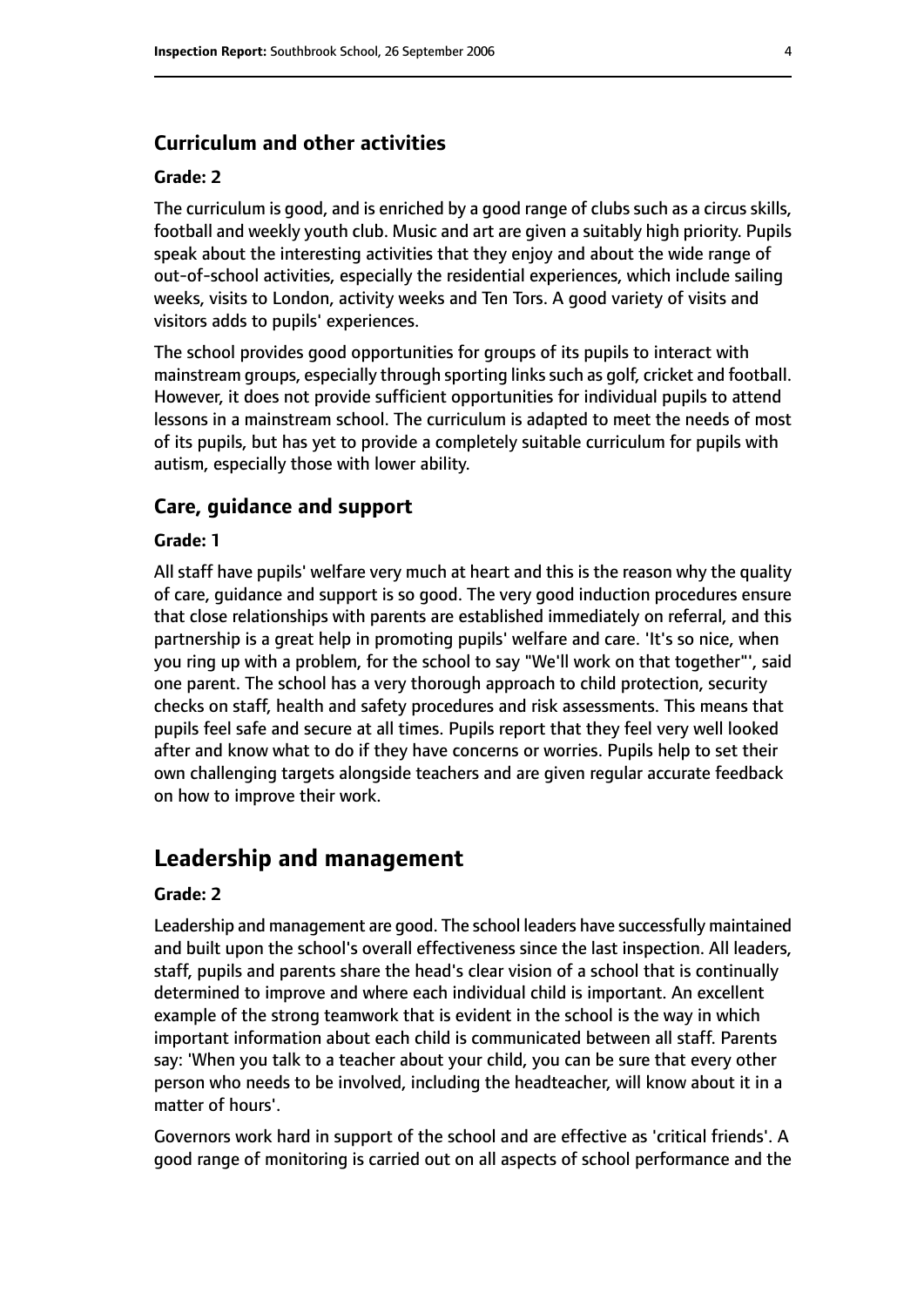school knows its strengths and weaknesses well. It is well aware that the provision for pupils with autism is not yet fully developed, and this is preventing some of those pupils from achieving as much as others.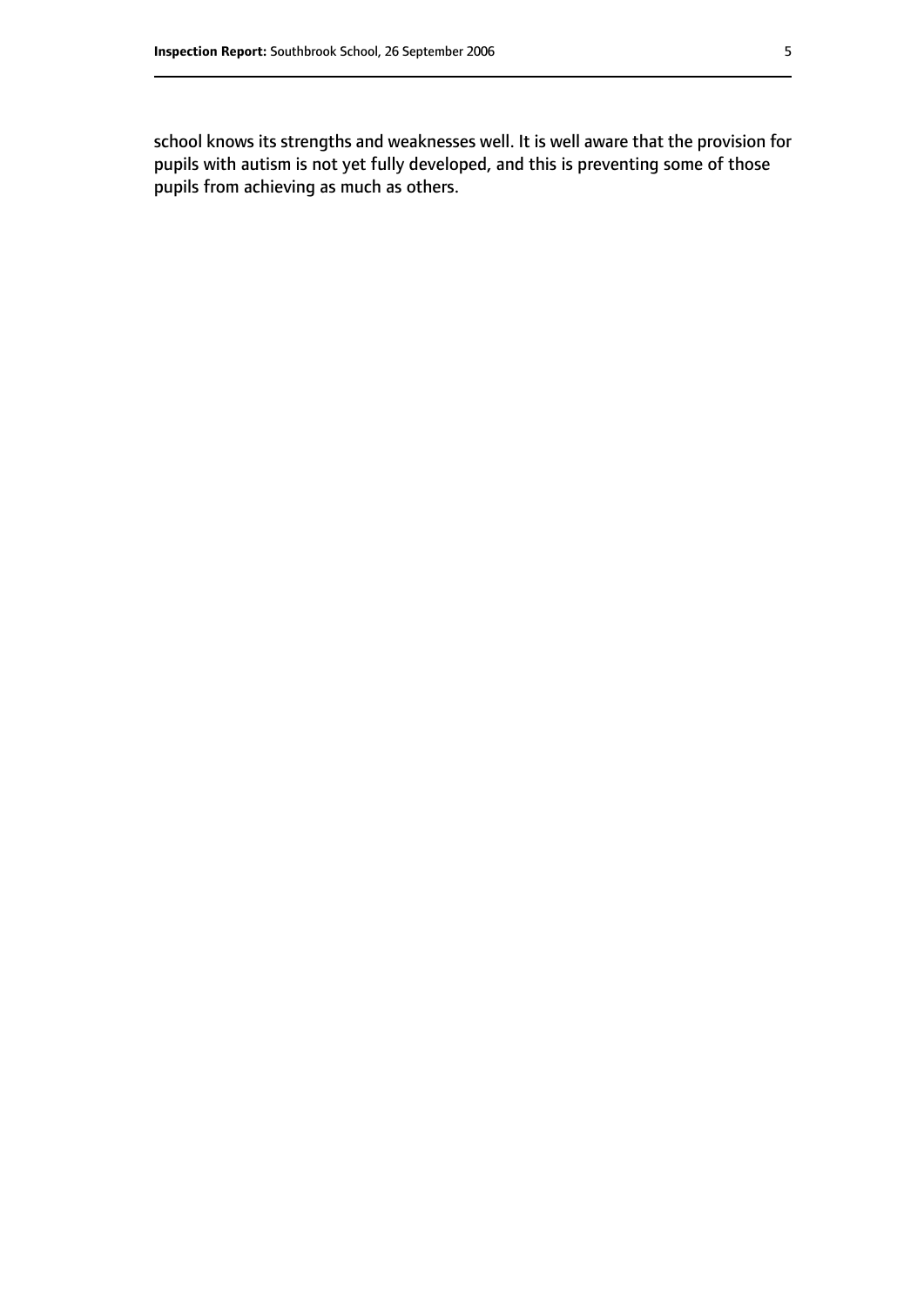**Any complaints about the inspection or the report should be made following the procedures set out inthe guidance 'Complaints about school inspection', whichis available from Ofsted's website: www.ofsted.gov.uk.**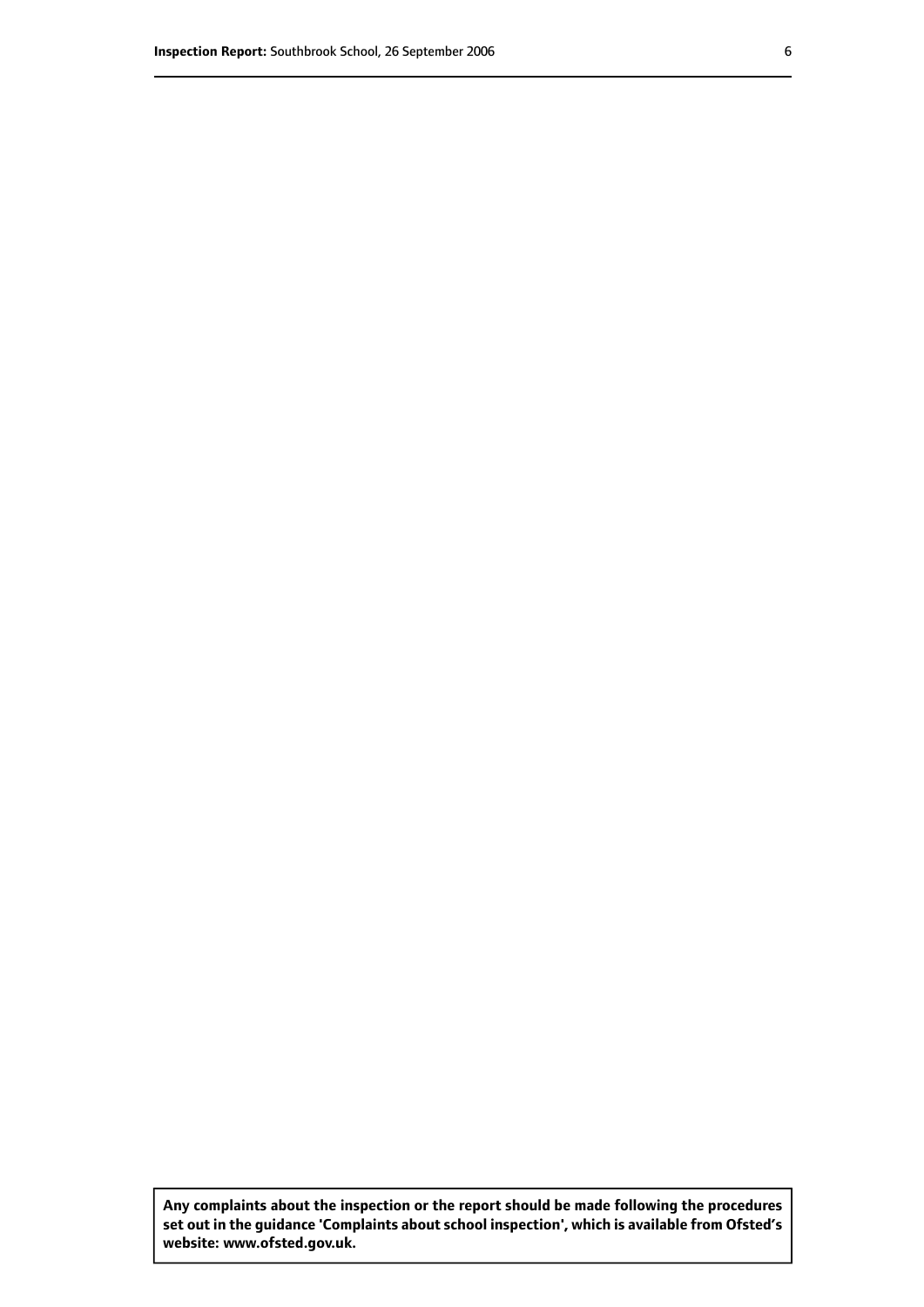# **Inspection judgements**

| $^{\dagger}$ Key to judgements: grade 1 is outstanding, grade 2 good, grade 3 satisfactory, and grade 4 | <b>School</b>  |
|---------------------------------------------------------------------------------------------------------|----------------|
| inadeauate                                                                                              | <b>Overall</b> |

# **Overall effectiveness**

| How effective, efficient and inclusive is the provision of education, integrated<br>care and any extended services in meeting the needs of learners? |     |
|------------------------------------------------------------------------------------------------------------------------------------------------------|-----|
| How well does the school work in partnership with others to promote learners'<br>well-being?                                                         |     |
| The effectiveness of the school's self-evaluation                                                                                                    |     |
| The capacity to make any necessary improvements                                                                                                      |     |
| Effective steps have been taken to promote improvement since the last<br>inspection                                                                  | Yes |

# **Achievement and standards**

| How well do learners achieve?                                                                               |  |
|-------------------------------------------------------------------------------------------------------------|--|
| The standards <sup>1</sup> reached by learners                                                              |  |
| How well learners make progress, taking account of any significant variations between<br>groups of learners |  |
| How well learners with learning difficulties and disabilities make progress                                 |  |

# **Personal development and well-being**

| How good is the overall personal development and well-being of the<br>learners?                                  |  |
|------------------------------------------------------------------------------------------------------------------|--|
| The extent of learners' spiritual, moral, social and cultural development                                        |  |
| The behaviour of learners                                                                                        |  |
| The attendance of learners                                                                                       |  |
| How well learners enjoy their education                                                                          |  |
| The extent to which learners adopt safe practices                                                                |  |
| The extent to which learners adopt healthy lifestyles                                                            |  |
| The extent to which learners make a positive contribution to the community                                       |  |
| How well learners develop workplace and other skills that will contribute to<br>their future economic well-being |  |

# **The quality of provision**

| How effective are teaching and learning in meeting the full range of the<br>learners' needs?            |  |
|---------------------------------------------------------------------------------------------------------|--|
| How well do the curriculum and other activities meet the range of needs  <br>and interests of learners? |  |
| How well are learners cared for, guided and supported?                                                  |  |

 $^1$  Grade 1 - Exceptionally and consistently high; Grade 2 - Generally above average with none significantly below average; Grade 3 - Broadly average to below average; Grade 4 - Exceptionally low.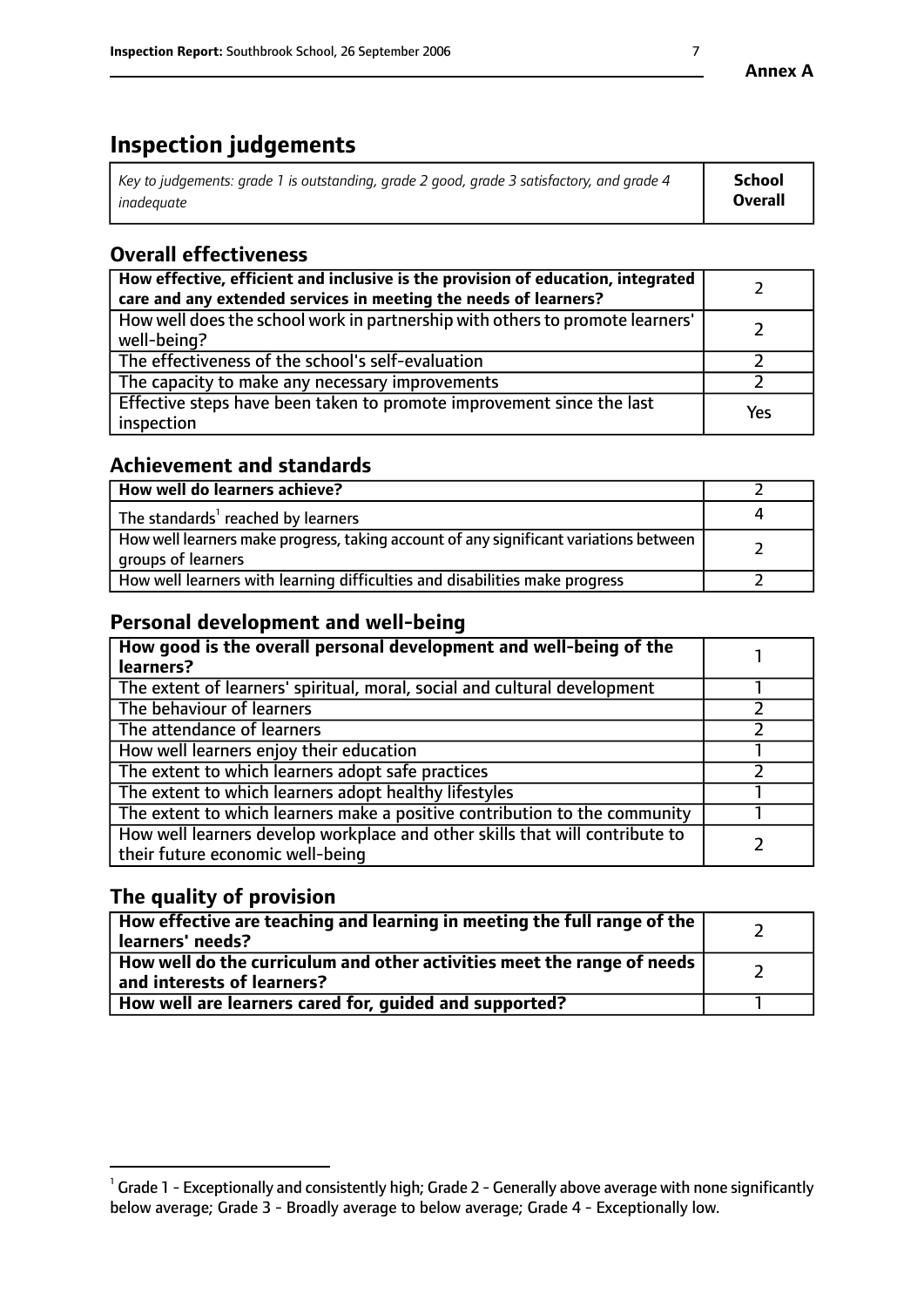# **Leadership and management**

| How effective are leadership and management in raising achievement<br>and supporting all learners?                                              |               |
|-------------------------------------------------------------------------------------------------------------------------------------------------|---------------|
| How effectively leaders and managers at all levels set clear direction leading<br>to improvement and promote high quality of care and education |               |
| How effectively performance is monitored, evaluated and improved to meet<br>challenging targets                                                 | $\mathcal{L}$ |
| How well equality of opportunity is promoted and discrimination tackled so<br>that all learners achieve as well as they can                     |               |
| How effectively and efficiently resources, including staff, are deployed to<br>achieve value for money                                          |               |
| The extent to which governors and other supervisory boards discharge their<br>responsibilities                                                  |               |
| Do procedures for safequarding learners meet current government<br>requirements?                                                                | Yes           |
| Does this school require special measures?                                                                                                      | No            |
| Does this school require a notice to improve?                                                                                                   | <b>No</b>     |